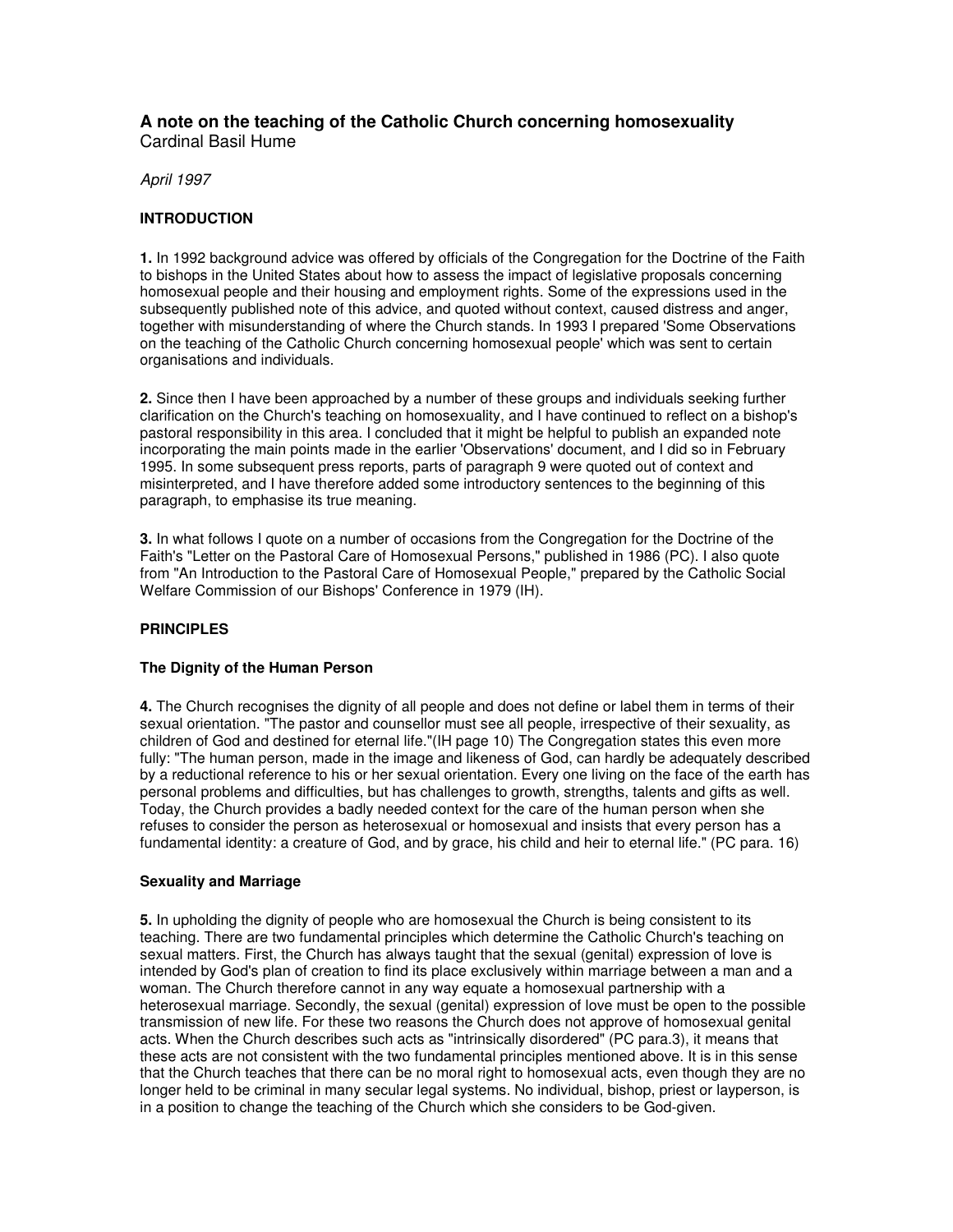## **FURTHER CONSIDERATIONS**

#### **The Homosexual Orientation**

**6.** It is necessary to distinguish between sexual orientation or inclination, and engaging in sexual (genital) activity, heterosexual or homosexual. Neither a homosexual nor a heterosexual orientation leads inevitably to sexual activity. Furthermore, an individual's sexual orientation can be unclear, even complex. Also, it may vary over the years. Meaning of 'objectively disordered'

**7.** The particular orientation or inclination of the homosexual person is not a moral failing. An inclination is not a sin. An inclination towards acts which are contrary to the teaching of the Church has, however, been described as "objectively disordered." The word "disordered" is a harsh one in our English language. It immediately suggests a sinful situation, or at least implies a demeaning of the person or even a sickness. It should not be so interpreted. First, the word is a term belonging to the vocabulary of traditional Catholic moral theology and philosophy. It is used to describe an inclination which is a departure from what is generally regarded to be the norm. The norm consists of an inclination towards a sexual relationship with a person of the opposite sex and not between persons of the same sex. Being a homosexual person is, then, neither morally good nor morally bad; it is homosexual genital acts that are morally wrong. Secondly, when the Church speaks of the inclination to homosexuality as being "an objective disorder" (PC para.3), she does not consider, of course, the whole personality and character of the individual to be thereby disordered. Homosexual people, as well as heterosexual people, can, and often do, give a fine example of friendship and the art of chaste loving.

### **Friendship**

**8.** Friendship is a gift from God. Friendship is a way of loving. Friendship is necessary for every person. To equate friendship and full sexual involvement with another is to distort the very concept of friendship. Sexual loving presupposes friendship but friendship does not require full sexual involvement. It is a mistake to say or think or presume that if two persons of the same or different sexes enjoy a deep and lasting friendship then they must be sexually involved.

#### **Human love**

**9.** The word 'love' must never be thought of as being synonymous with the word 'sex'. Love can take many forms. There is the love between parents and children, between relatives, as well as the chaste love of friendship. Of course, for married people their sexual relationship should be an important part of their love. In whatever context it arises, and always respecting the appropriate manner of its expression, love between two persons, whether of the same sex or of a different sex, is to be treasured and respected. 'Jesus loved Martha and her sister and Lazarus', we read. [John, 11.5.] When two persons love they experience in a limited manner in this world what will be their unending delight when one with God in the next. To love another is in fact to reach out to God who shares his lovableness with the one we love. To be loved is to receive a sign, or a share, of God's unconditional love.

**10.** To love another - in the sense explained in paragraphs 8 and 9 above - is to have entered the area of the richest human experience, whether that love is between persons of the same sex or of a different sex. But that experience of love is spoiled, whether it is in marriage or in friendship, when we do not think and act as God wills us to think and act. Human loving is precarious for human nature is wounded and frail. Thus marriage and friendship will never be easy to handle. We shall often fail, but the ideal remains.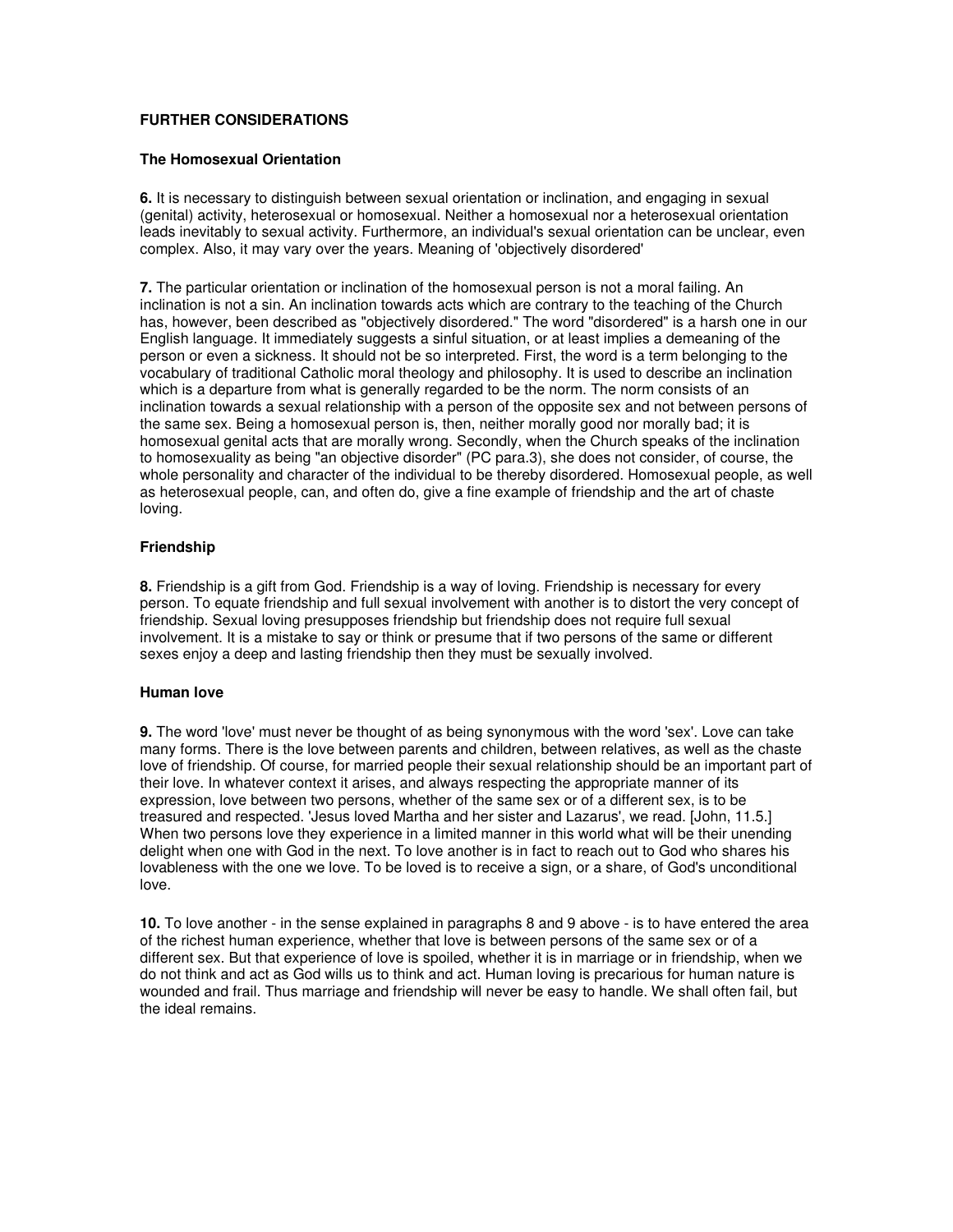### **RESPONSE OF THE CATHOLIC CHURCH**

**11.** The Catholic Church is called to present to all ages a demanding understanding and ethic of marriage and sexuality, one that is often difficult to realise in practice but which all should continually strive to make their own. The Church is also aware that people may fail to live consistently what she teaches. Pastoral understanding is brought to bear on such failure; the Church does not reject such people but wishes to walk with them in order to guide them to a fuller understanding and realisation of the teaching she holds to be God-given.

### **Defence of Human Rights**

**12.** The Catholic Church advocates and defends the fundamental human rights of every person. The Church cannot, however, acknowledge amongst fundamental human rights a proposed right to acts which she teaches are morally wrong. Nevertheless, it is a fundamental human right of every person, irrespective of sexual orientation, to be treated by individuals and by society with dignity, respect and fairness. The document produced by the Social Welfare Commission for the Bishops' Conference of England and Wales in 1979 (IH) summed up the Church's obligations in this country in words which apply equally today: "The Church has a serious responsibility to work for the elimination of any injustices perpetrated on homosexuals by society. As a group that has suffered more than its share of oppression and contempt, the homosexual community has particular claim upon the concern of the Church." (IH page 13)

#### **Social Policy**

**13.** Given the complexity of the issues of social policy which can arise, the Congregation for the Doctrine of the Faith has indicated that judgments about legislation and responses which may be made by the Church can be left to the bishops of the country concerned (L'Osservatore Romano 29 July 1992). The Church does have a duty to oppose discrimination in all circumstances where a person's sexual orientation or activity cannot reasonably be regarded as relevant.

However, in making any response to proposed changes in the law which are designed to eliminate injustices against homosexual people, there are a number of criteria which have to be kept in mind. Among the most important are the following:

# are there reasonable grounds for judging that the institution of marriage and the family could, and would, be undermined by a change in the law?

# would society's rejection of a proposed change in the law be more harmful to the common good than the acceptance of such a change?

# does a person's sexual orientation or activity constitute, in specific circumstances, a sufficient and relevant reason for treating that person in any way differently from other citizens?

These are matters of practical judgment and assessment of social consequences, and thus must be considered case by case - and this without prejudice to Catholic teaching concerning homosexual acts. It may well be, however, that Catholics will reach diverse conclusions about particular legislative proposals even taking into account these criteria.

#### **Condemnation of Violence**

**14.** The Church condemns violence of speech or action against homosexual people. This was made very clear in the first part of paragraph 10 of the Congregation for the Doctrine of Faith's 1986 letter which dealt with this specific issue: "It is deplorable that homosexual persons have been and are the object of violence in speech or in action. Such treatment deserves condemnation from the Church's pastors wherever it occurs. It reveals a kind of disregard for others which endangers the most